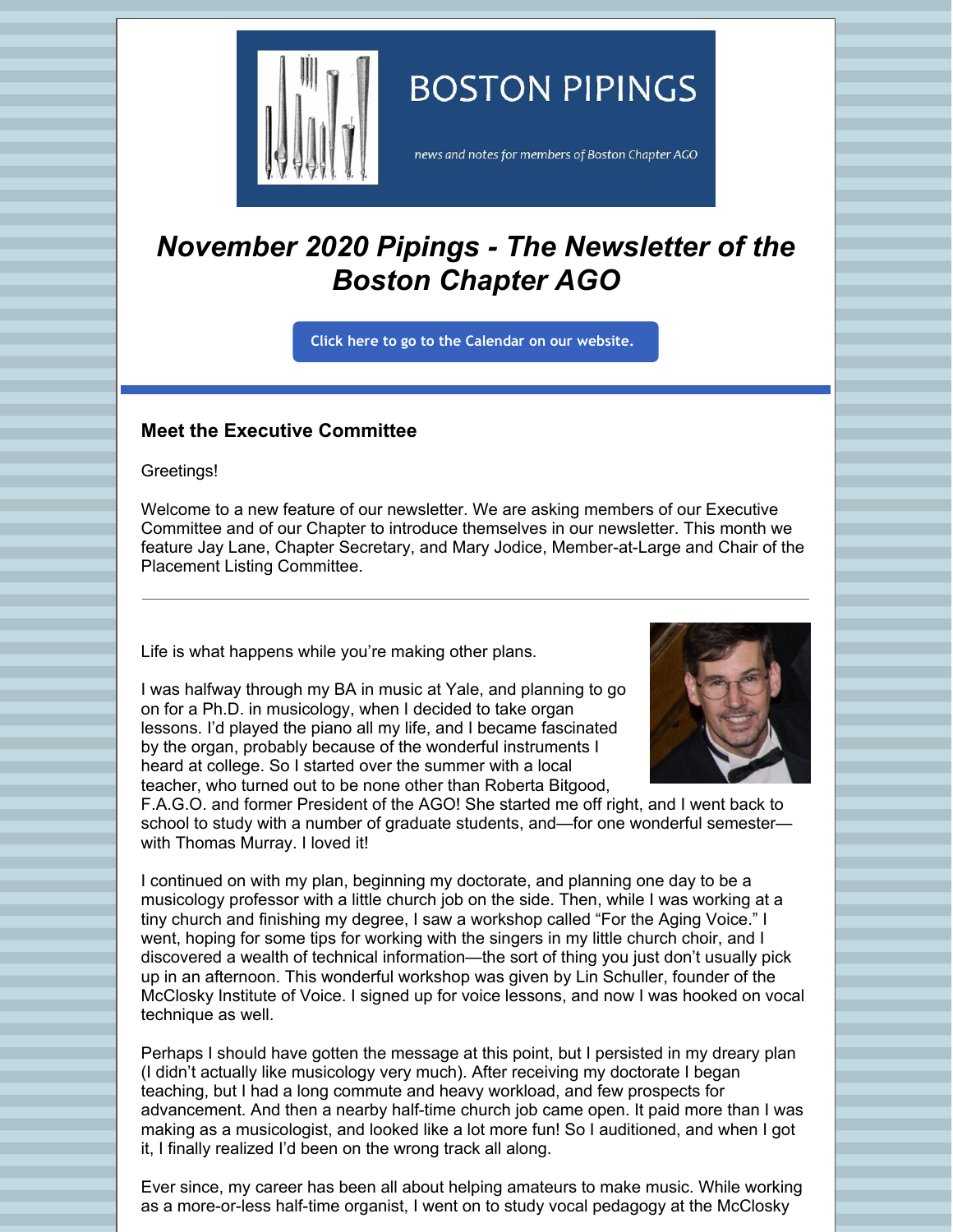Institute of Voice, and the other half of the time soon filled in with choral conducting and voice teaching. So here I am! Now I'm music director at St. Anne's in-the-Fields in Lincoln, and I have a busy voice studio, with a specialty in helping older singers and those with vocal disorders. I often wish I'd been to conservatory and had the sort of training that I have since picked up along the way. But I enjoy my work, and I feel like I've landed where I belong.

Yours sincerely,

Jay Lane **Secretary** 



Writing about myself is not actually my favorite topic!

However, someone out there maybe interested in how I came to be an organist/ choirmaster.

About twelve years ago, I was sitting in church with my son. During the organ prelude I heard a voice in my head saying " you can do that" I ignored the voice, thinking it was probably the result of the glass of wine I had the night before.

Each consecutive Sunday for about four months, I heard the voice every time I was in church, hearing the organ or choir. I finally

asked the Director of Music who was Ronald Arnatt if he taught adult students how to play the organ. He did, and I started lessons. Ronald saw I was a hard worker and before I knew it I was his organ scholar, choir librarian and sang in his choir. Ten months later, I played Wachet Auf from the Bach Schubler Chorales; for the first Sunday in Advent. It was slow, I was nervous, poor Ronald was a wreck, but I played it.

I kept studying, and I went to England every summer for organ and choral conducting training, Douglas Major took me on as a student after Ronald retired. At some point I auditioned for Longy School of Music, and Libor Dudas accepted me as a student, gave me a scholarship and I went back to school for a Masters degree in Music and Organ. My fellow classmates might have noticed I was as old as their professors…but they were good sports and let me in the gang.

At the same time I auditioned successfully and became Director of Music at St Andrews Church in Marblehead Mass. I have been there six years; grown the adult choir, established a concert series, started and nurtured a chorister program and now have started a professional choir of eight voices for our recorded Evensongs.

I have worked as an accompanist, choral conductor, organ soloist, organizer of musical happenings and wrangler of choir members and clergy. The past few years have been a straight up learning curve, extremely busy and often nerve wrackingly stressful. However, I did it, I do it and I have accomplished all with God's help and the good will and patience of all the wonderful people I have studied with and have been nurtured by. I am certainly not done yet by a long shot, there is much more to learn, play and conduct!

Never ignore the voice in your head. Never think that you are too old to learn something new. God will help you if you ask and work hard.

> Mary Jodice Member-at-Large

**Boston Chapter member Peter Krasinski named as Providence Performing Arts Center House Organist**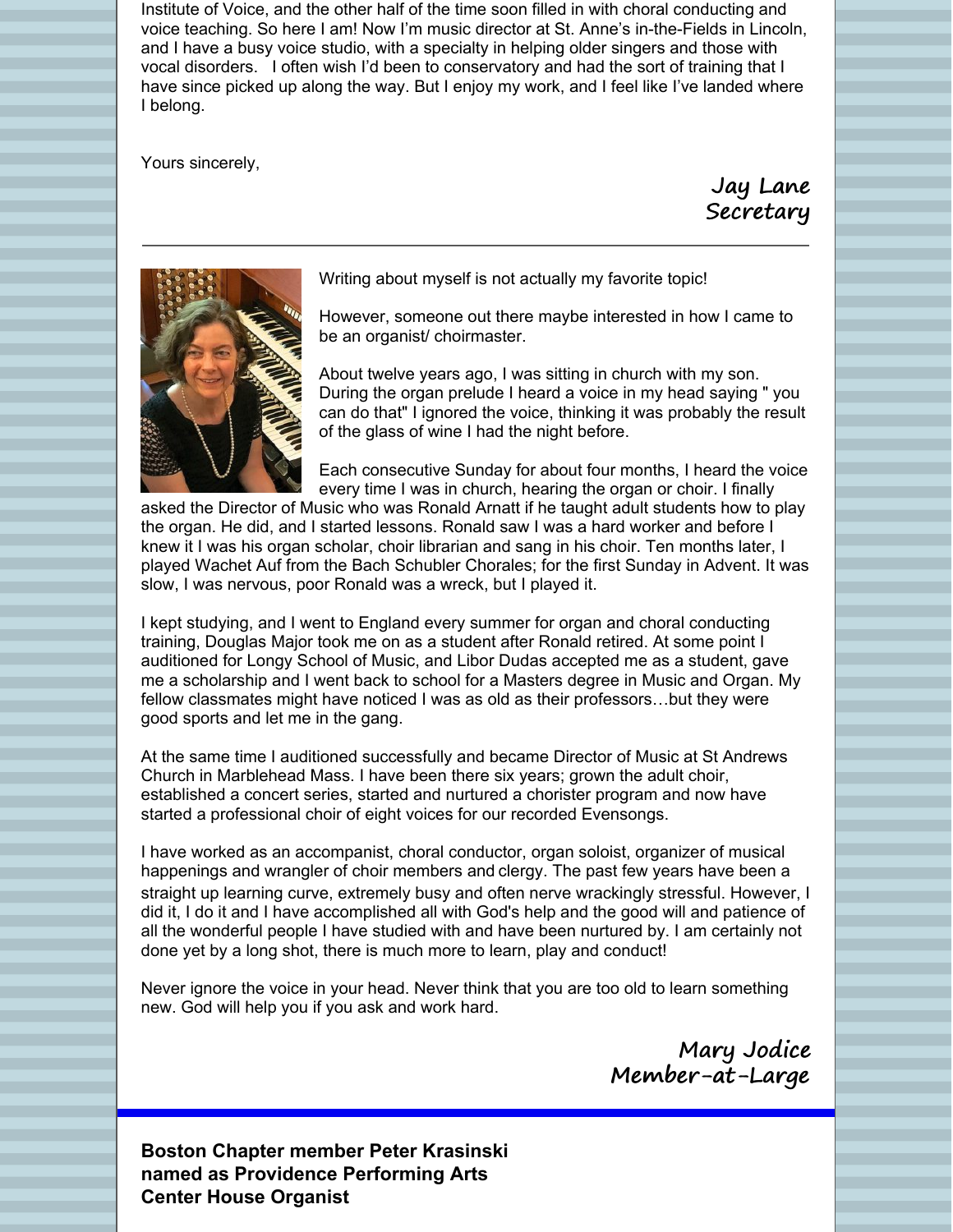J.L. "Lynn" Singleton, president and CEO of the Providence Performing Arts Center (PPAC), is pleased to announce that world-renowned organist and silent film accompanist Peter Krasinski will be the Theatre's House Organist.

Krasinski will be PPAC's first house organist in 22 years. The position was previously held by Lincoln W.N. Pratt from 1982 until his passing in 1998.



Krasinski will play PPAC's house organ, known as "The Mighty Wurlitzer," prior to future performances and at community events, like PPAC's ARTS Showcase series and the Wonders of the Wurlitzer concert series.

"I am thrilled to be named as the successor to the previous official PPAC (Theatre) organist – it is both an honor and a privilege," Krasinski said. "I intend to showcase this rare and magnificent pipe organ in new ways for a variety of audiences to appreciate! The pipe organ is enjoying a renaissance, not only in the United States, but in venues worldwide. I am excited that PPAC will be a part of that."

To read the full article from the Cranston Herald Newspaper, [click](https://cranstononline.com/stories/ppac-announces-krasinski-as-house-organist,155848?fbclid=IwAR3OKwHXHEKpi9yXmtoudfyTk0dfAw55gD_FKW7GgFpmpZQwuUti9-b4ZVE) here



#### **In Memoriam - Scott Kent**

Scott Kent passed away October 23, 2020 in Massachusetts after a long illness. He was born in 1943 and is survived by his wife of 47 years, Marcia, and his daughter Julie Anderson Kent. Scott was a recording pioneer in the Boston area. He attended Clark University and Worcester Polytechnic Institute and became an adjunct professor at the University of Massachusetts

Lowell in the Recording Technology Degree program. Scott began his career recording concerts in 1968, recording the Bach cantatas at Emmanuel Church, Boston, and the concert series for the Brookline Library and various musicians in the Boston area. He recorded and produced performances for the Organ Historical Society Convention, the Merrimack Valley Symphony Orchestra, Northeastern Records, and the summer organ concerts at the Portland City Hall. He also recorded all the Methuen Music Hall's summer concerts from 1976 to 2017. For nearly 30 years, Scott recorded the recitals at Holy Cross Cathedral, Boston; when there was a program by several organists, he would give each a copy of the recording. The 2020 Cathedral Organ Benefit Recital was dedicated to Scott's memory.

Although he recorded music of all kinds around the Boston area, his favorite instrument was the organ. Scott was also an expert repair person for the Revox brand reel-to-reel recorders and a pioneer in a method of restoring premium back-coated recording tapes used in the 1980's. He was called "the person with the golden ear" as he could hear defects in sound recordings that others did not. Scott recorded many professional musicians in special sessions and sold through the BKM/AFKA label. He recorded and produced over 300 records, cassettes and CDs. Scott was elected to be one of the eight Honorary Members of the Boston Chapter, AGO.

To read remembrances of Scott from Ray Cornils, Barbara Owen, Martin Steinmetz, Richard Ouellette, and Leo Abbot, please [click](http://www.bostonago.org/remembrance) here.

To read the article in the "Boston Music Intelligencer" click [here](https://www.classical-scene.com/2020/11/02/scott-kent/)

#### **From the Program Committee**

Despite the limitations on gathering for in-person events necessitated by the ongoing pandemic, the program committee is working to translate as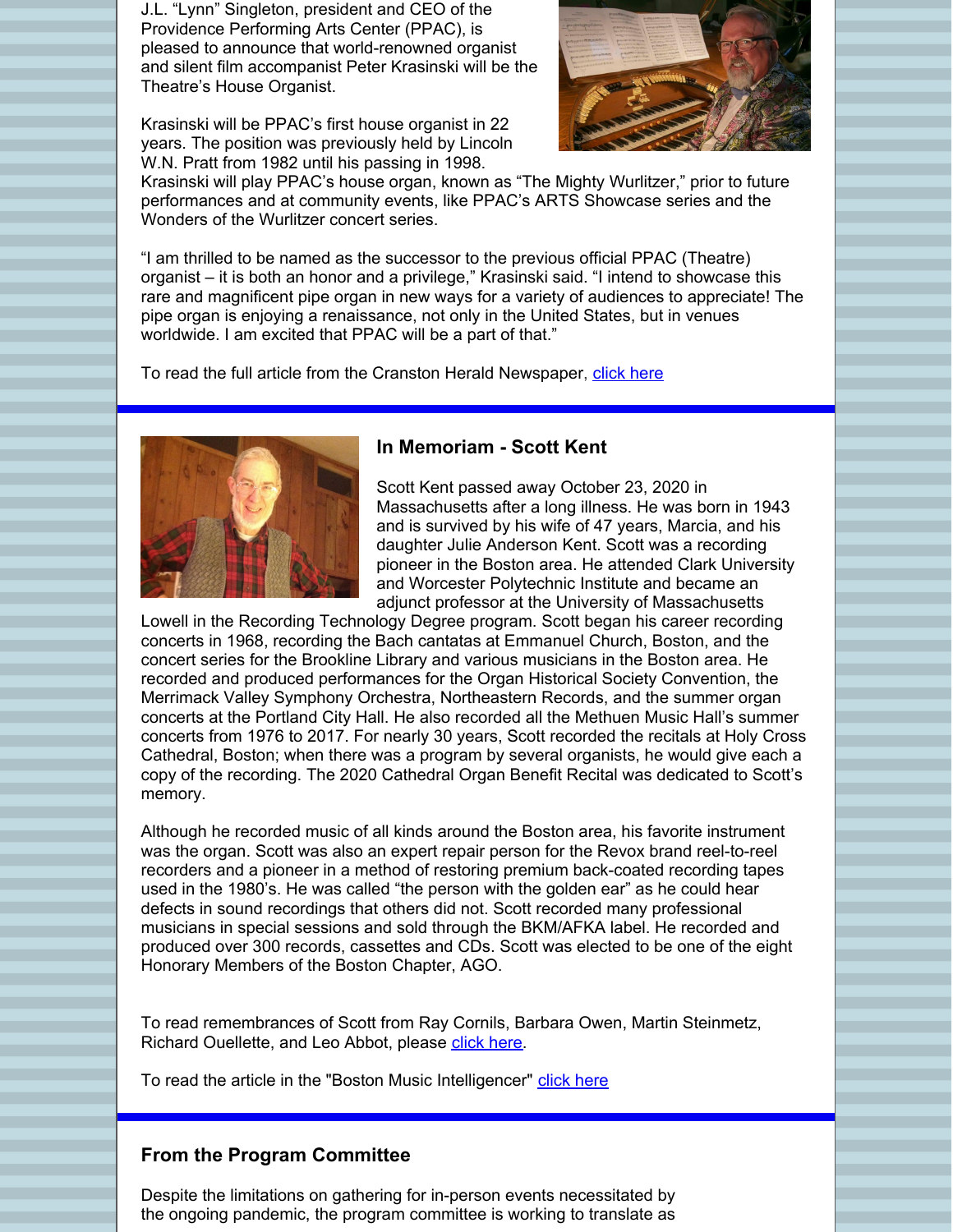many 2020-2021 BAGO events to an online or "virtual" format as possible. In addition September's YOI Scholarship Recipients Virtual Recital, we plan to offer a Forum on Practice Techniques later this Fall. To close out the year, we'll Livestream our annual First Night Concert, maintaining a much-loved (and well attended!) BAGO tradition. Stay tuned for dates and details





The following poem by gardener, activist, humorist, and ordained minister Max Coots (1927-2009)

### **A Gardener's Thanksgiving**

*Let us give thanks for a bounty of people:*

- *For children who are our second planting, and though they grow like weeds, and the wind too soon blows them away, may they forgive us our cultivation and fondly remember where their roots are*
- *For generous friends with hearts and smiles as bright as their blossoms*
- *For feisty friends as tart as apples*
- *For continuous friends, who, like scallions and cucumbers, keep reminding us that we've had them*
- *For crotchety friends, as sour as rhubarb and as indestructible*
- *For handsome friends, who are as gorgeous as eggplants and as elegant as a row of corn, and the other, plain as potatoes and as good for you*
- *For funny friends who are as silly as Brussels sprouts and as amusing as Jerusalem artichokes, and serious friends, as complex as cauliflowers and as intricate as onions*
- *For friends as unpretentious as cabbages, as subtle as summer squash, as persistent as parsley, as delightful as dill, as endless as zucchini, and who, like parsnips, can be counted on to see you through the winter*
- *For old friends, nodding like sunflowers in the evening-time, and young friends coming on as fast as radishes*
- *For loving friends, who wind around us like tendrils and hold us, despite our blights, wilts and witherings*
- *And finally, for those friends now gone, like gardens past that have been harvested, and who fed us in their times that we might have life thereafter*

*For all these we give thanks.*

**A Chapter "Thank You" to Executive Committee Members from 2010-2020**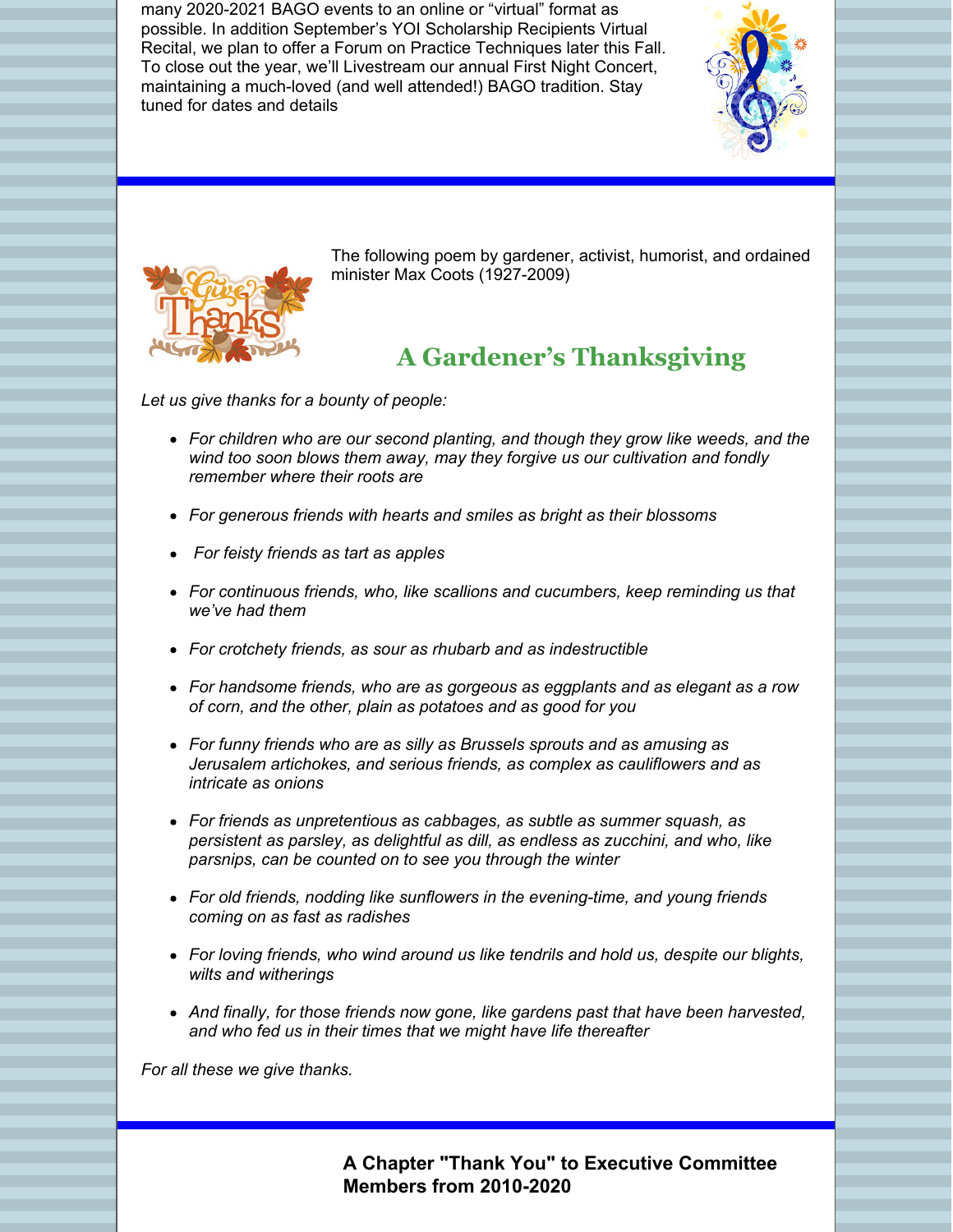

We would like to extend a note of thanks to four members of the Executive Committee who served our Chapter for the 2018 to 2020 term:

*Joe Scolastico*, EC member and Reporter took many pictures at BAGO events and sent them to our national publication, The American Organist. Joe is the director of music and organist at St. Catherine of Siena Parish in Norwood and until recently directed a choir at Linden Ponds in Hingham. Joe is an avid collector of Lionel model trains and regularly sets up elaborate

displays to delight his followers.

*Jonathan Ortloff* is the founder and president of the Ortloff Organ Company in Needham. His organs can be found in Penfield, NY (Opus 1), Shoreline, WA (Opus 2) and Cape Elizabeth, ME (Opus 3). Jonathan restores and maintains instruments throughout the Northeast.

*Dr. Tish Anne Kilgore* is stepping down as Election Coordinator. Tish studied piano at the Setnor School of Music at Syracuse University and holds a Doctor of Musical Arts in piano performance from Boston University concentrating on the music of Franz Liszt. She founded the Center Stage School of Performing Arts in Massachusetts. Currently Tish is also a happy grandmother.

*Claire DeCusati* will not be retiring entirely from the Executive Committee. Claire is our new Election Coordinator, taking over from Tish Kilgore. Claire recently completed a project for BAGO; she found biographies and pictures of each BAGO Dean from 1905 to the present. Check out Claire's article in the November TAO. In addition to being on BAGO communications team, serving as webmaster, Claire works her same magic for her gardening club.

#### **Organs of the Boston Area**

Would you like your church organ to be listed on our website? We have a page dedicated to "Organs of Boston". If you would like to include a pipe organ in this list, please send a photo (.jpg or .png), the organ specifications, and the history to Claire [DeCusati](mailto:bostonago@verizon.net)

To view the current [listings,](http://www.bostonago.org/organs-of-boston/) please click here





#### **Outreach to Chapter Members**

Do you know a Chapter member who is "under the weather", recovering from surgery, or just would appreciate a note of cheer from the Chapter? We would like to reach out to them with words of encouragement. Use the Chapter's contact form to let us know general information (name, address, etc.) No personal details are required. To access the form, click [here](http://www.bostonago.org/contact/)

**INVITATION FROM THE MERRIMACK VALLEY CHAPTER TO A VIRTUAL ORGAN CRAWL –**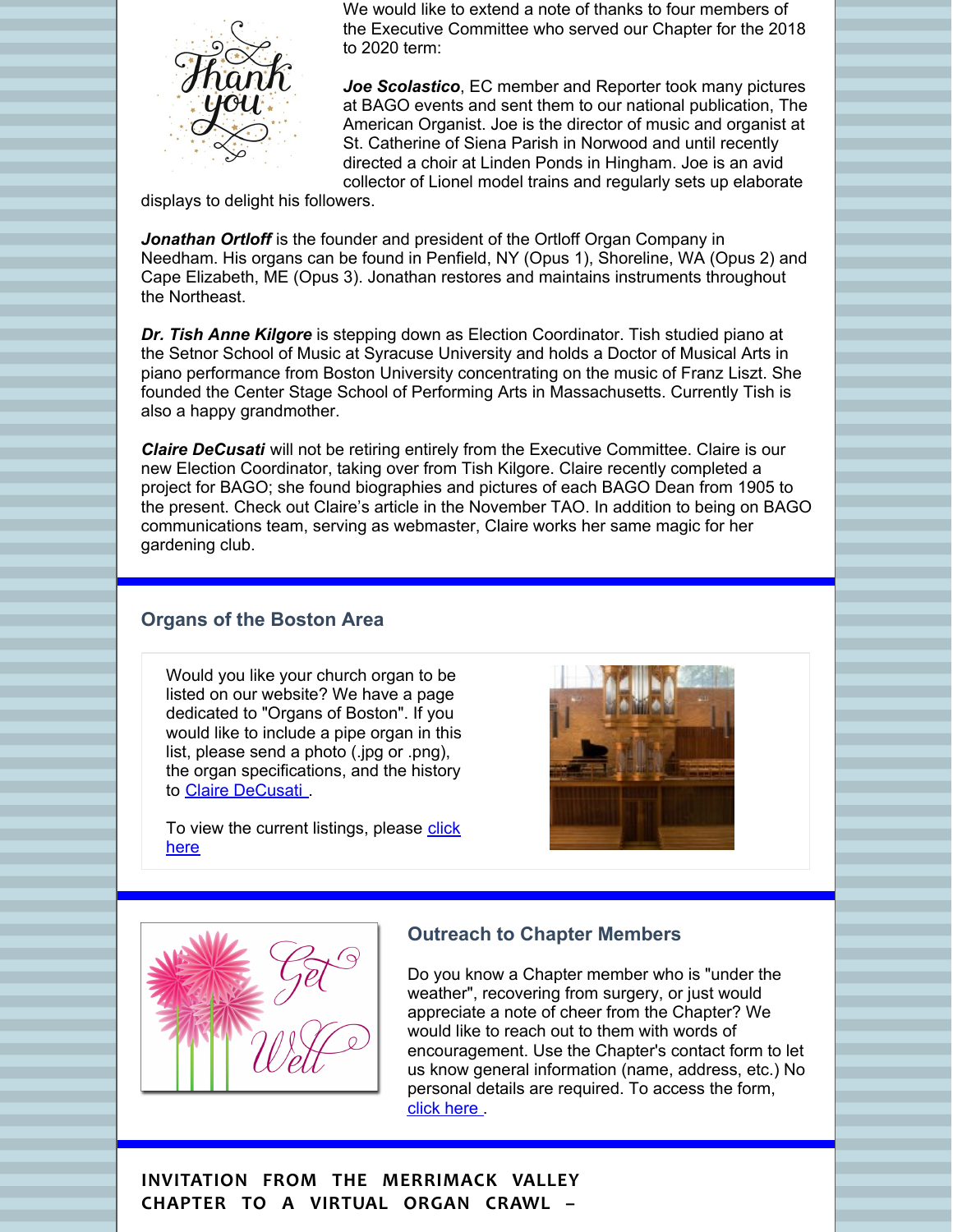#### **NOVEMBER 23 at 7 pm**

Join us online as organist Jay Lane and organ builder William Catanesye give a guided tour of the newly expanded Casavant organ at St. Anne's in-the-Fields Episcopal Church in Lincoln. The program will be held on Zoom, Monday November 23rd at 7:00, and will be followed by a question-and-answer session and social time.



The organ at St. Anne's has undergone quite a

transformation! It began as a very modest two-manual instrument, part of a series of "stock" instruments Casavant built in the 1980s. Having one reed, one 16' stop in the pedal, and a very screechy mixture, it was marginal at best. An expansion by Casavant in 2002 added three ranks in the chancel, and replaced the 8' Chalmeau with a very aggressive 8' trumpet, but still the organ lacked a great deal; it was serviceable for hymns, inadequate for choral accompaniment, and very limited indeed for any kind of recital playing. Then in 2016, William Catanesye made a proposal to expand the organ substantially, while still staying within a moderate budget. This ambitious project, William's first on this scale, has become a great success! Jay and William will demonstrate all the many improvements—and you are all invited to come and play at a later date, when we can meet together again safely.

To register for the event, please send an email to Alain [Bojarski](mailto:Alain.bojarski@comcast.net) and the Zoom information will be emailed to you.

#### **Update on AGO HQ Policy on Child Safety**

AGO HQ has updated their policies on child safety. An example of that is requiring two adults to be present when a minor (under 18 years old) participates in an organ lesson, either virtually or on person. Our Chapter is now updating our requirements to be in line with AGO HQ (for example with the Young Organist Initiative (YOI) program). We will keep the Chapter Members informed as more requirements become known.

#### **Know your Chapter's History Quiz:**

In 1924, the issue of organists' salaries was raised, leading to a discussion of unionization for organists at a Chapter Social Meeting. Past-Dean Everette Ellsworth Truette submitted his conception of an organists' union that could compete with the unions of bricklayers and plumbers. "If this scheme were adopted, in time organists would have become so scarce that their rates would be double those of the



pastors." It was decided to bring the matter of the payment of adequate salaries for organists to the attention of Headquarters or of the various chapters of the Guild.

The issue of unionization was again discussed at the 1950 National Convention in Boston. Which Speaker(s) spoke in favor of unionization?

- Harold Gleason of the Eastman School of Music
- Edward A. Grossman of St Louis
- Rudolph Elis, music critic of the Boston Herald

**Click here for the [answer!](http://www.bostonago.org/quizanswers)**